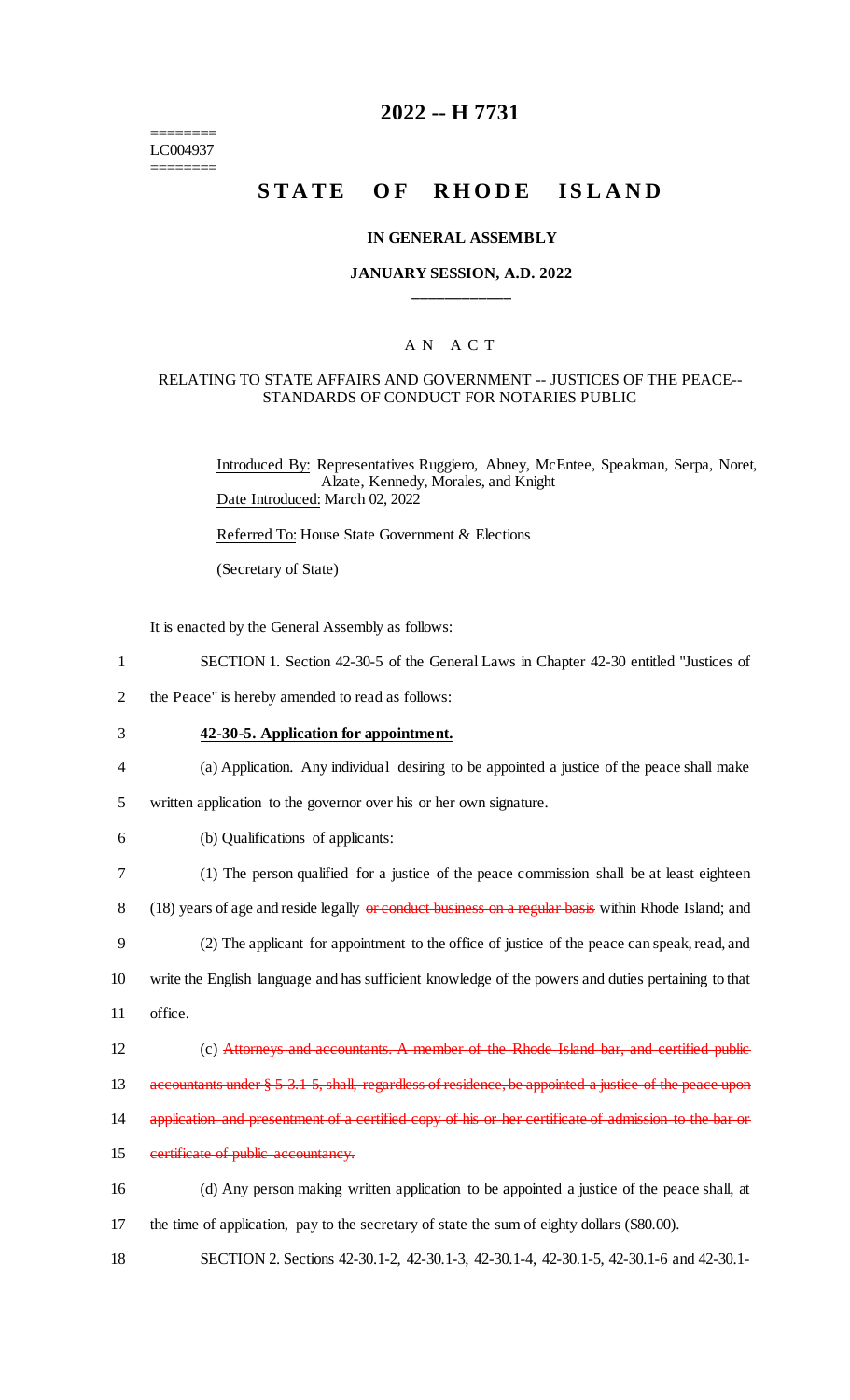- 12 of the General Laws in Chapter 42-30.1 entitled "Uniform Law on Notarial Acts" are hereby
- amended to read as follows:
- **42-30.1-2. Definitions.**
- For purposes of this chapter, the following definitions apply:
- (1) "Acknowledgment" means a declaration by an individual before a notarial officer that the individual has signed a record for the purpose stated in the record and, if the record is signed in a representative capacity, that the individual signed the record with proper authority and signed it as the act of the individual or entity identified in the record.
- (2) "Commissioning agency" means the Rhode Island office of the secretary of state.
- (3) "Commissioning officer" means the governor of the state of Rhode Island.
- (4) "Communication technology" means an electronic device of process that:
- (i) Allows simultaneous communication by sight and sound between a notary public and a
- 13 remotely located individual; and
- (ii) When necessary and consistent with other applicable law, facilitates communication
- with a remotely located individual who has a vision, hearing, or speech impairment by providing
- reasonable accommodations.
- (4)(5) "Electronic" means relating to technology having electrical, digital, magnetic, wireless, optical, electromagnetic, or similar capabilities.
- (5)(6) "Electronic signature" means an electronic symbol, sound, or process attached to, or logically associated with, a record and executed or adopted by an individual with the intent to sign the record.
- (7) "Foreign state" means a jurisdiction other than the United States, a state, territory, or a
- federally recognized Indian tribe.
- (8) "Identity proofing" means a process or service by which a third person provides a notary
- public with a means to verify the identity of a remotely located individual by a review of personal
- information from public or private data sources.
- 27  $\left(\frac{6}{9}\right)$  "In a representative capacity" means acting as:
- (i) An authorized officer, agent, partner, trustee, or other representative for a person other
- than an individual;
- (ii) A public officer, personal representative, guardian, or other representative, in the
- capacity stated in a record;
- (iii) An agent or attorney-in-fact for a principal; or
- (iv) An authorized representative of another in any other capacity.
- $\frac{(7)(10)}{24}$  "Notarial act" means an act, whether performed with respect to a tangible or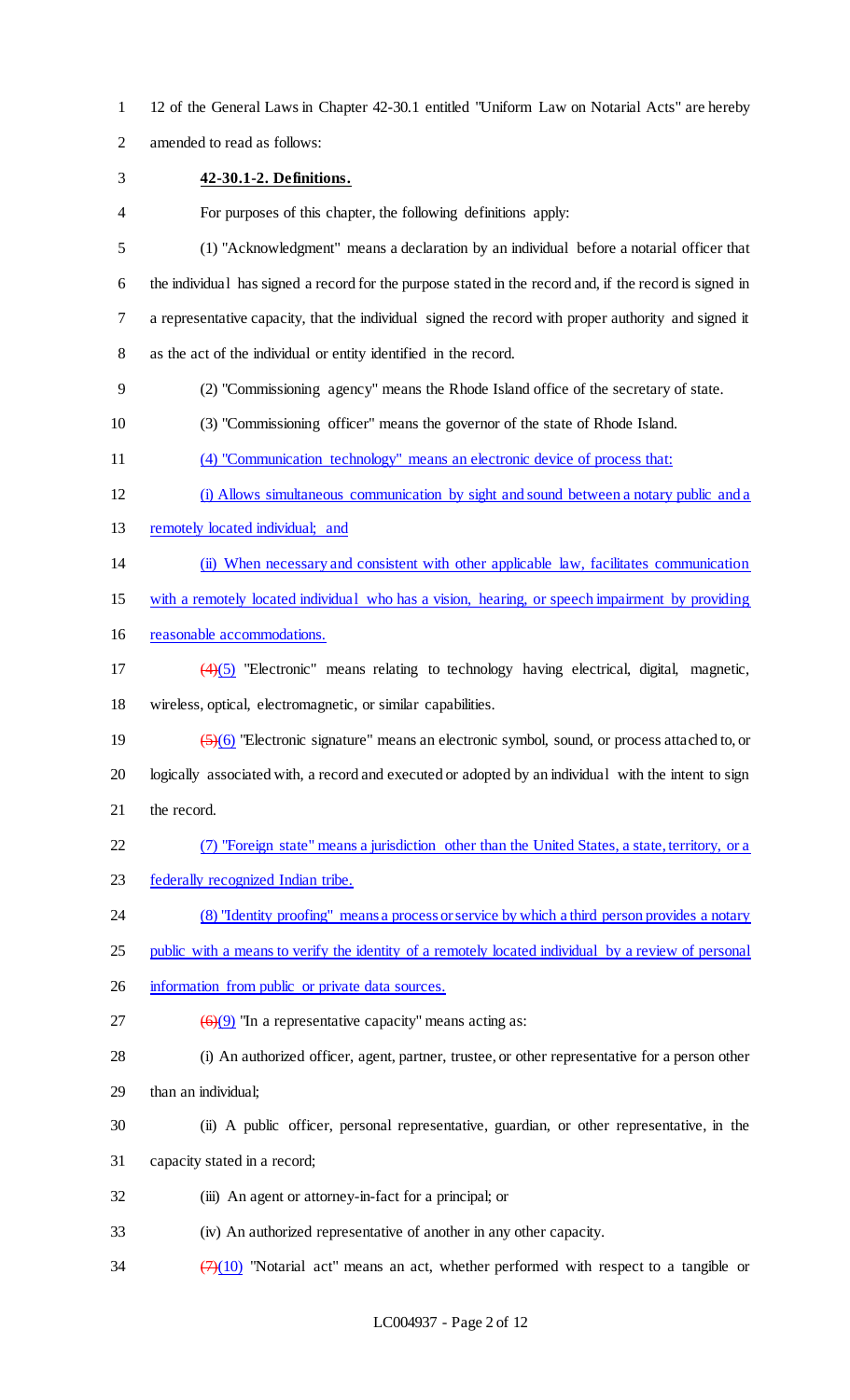electronic record, that a notarial officer may perform under the law of this state. The term includes taking an acknowledgment, administering an oath or affirmation, taking a verification on oath or affirmation, witnessing or attesting a signature, certifying or attesting a copy, noting a protest of a negotiable instrument and transact, do and finish all matters and things relating to protests and protesting bills of exchange and promissory notes, and all other matters within their office required by law, take depositions as prescribed by law, and acknowledgments of deeds and other instruments.

8  $\left(\frac{(8)(11)}{8}\right)$  "Notarial officer" means a notary public or other individual authorized to perform a notarial act.

10  $(9)(12)$  "Notary public" means an individual commissioned to perform a notarial act by the commissioning officer.

 $12 \left(10\right)(13)$  "Official stamp" means a physical image affixed to a tangible record or an electronic image attached to, or logically associated with, an electronic record.

(14) "Outside the United States" means a location outside the geographic boundaries of the

United States, Puerto Rico, the United States Virgin Islands, and any territory, insular possession,

or other location subject to the jurisdiction of the United States.

 (11)(15) "Person" means an individual, corporation, business trust, statutory trust, estate, trust, partnership, limited-liability company, association, joint venture, public corporation, government or governmental subdivision, agency, or instrumentality, or any other legal or commercial entity.

21  $\left(\frac{(12)(16)}{2}\right)$  "Record" means information that is inscribed on a tangible medium or that is stored in an electronic or other medium and is retrievable in perceivable form.

(17) "Remotely located individual" means an individual who is not in the physical presence

24 of the notary public who performs a notarial act pursuant to § 42-30.1-10.

 $\left(\frac{13}{18}\right)$  "Sign" means, with present intent to authenticate or adopt a record:

- (i) To execute or adopt a tangible symbol; or
- (ii) To attach to, or logically associate with, the record an electronic symbol, sound, or process.
- $(14)(19)$  "Signature" means a tangible symbol or an electronic signature that evidences the signing of a record.
- 31  $\left(\frac{(15)}{(20)}\right)$  "Stamping device" means:

(i) A physical device capable of affixing an official stamp upon a tangible record; or

- (ii) An electronic device or process capable of attaching to, or logically associating an
- official stamp with, an electronic record.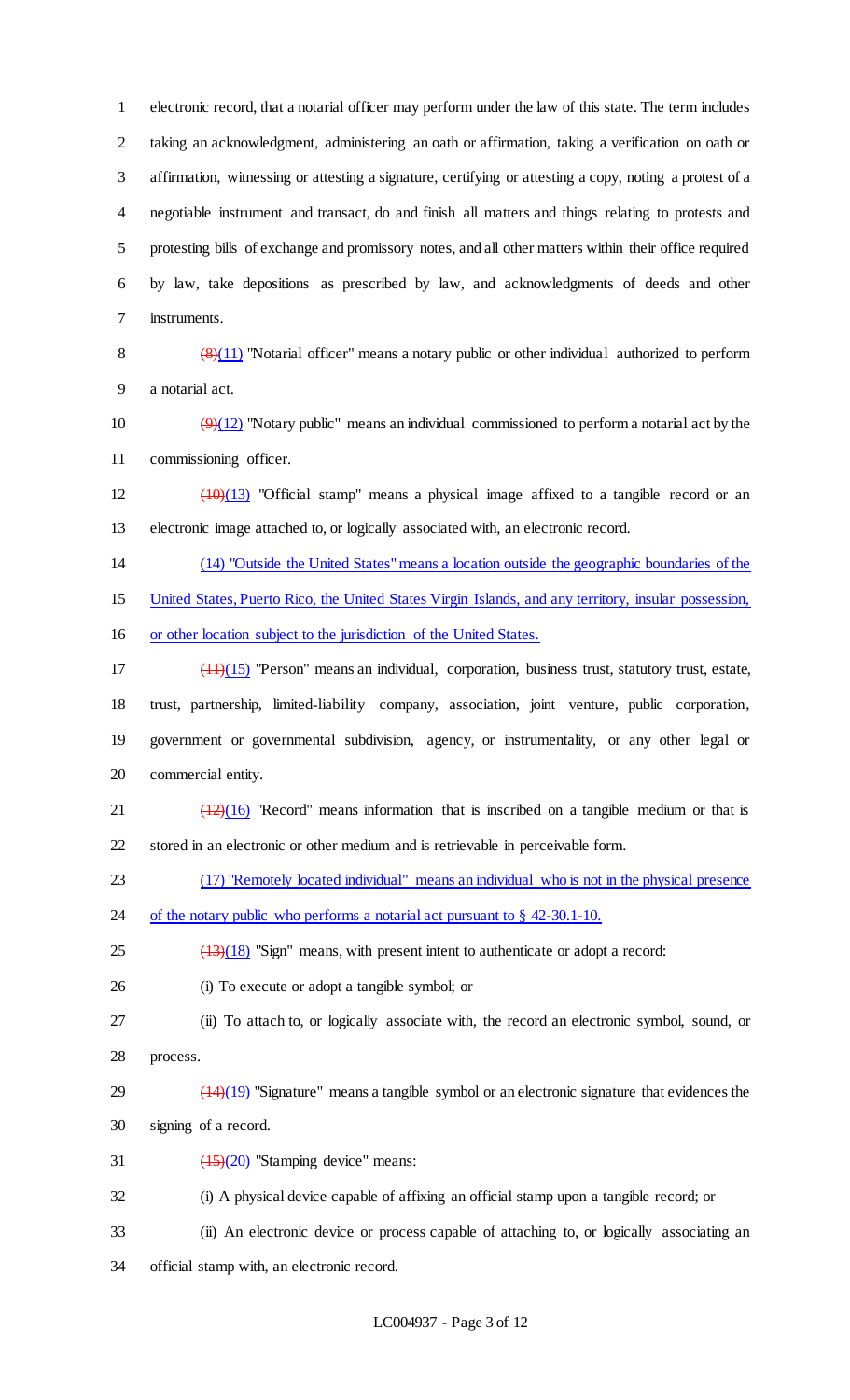(16)(21) "State" means a state of the United States of America, the District of Columbia, Puerto Rico, the United States Virgin Islands, or any territory or insular possession subject to the jurisdiction of the United States.

 $\frac{(17)(22)}{2}$  "Verification on oath or affirmation" means a declaration that a statement in a record is true, made by an individual under oath or by affirmation before a notarial officer.

## **42-30.1-3. Authority to perform notarial act.**

(a) A notarial officer may perform a notarial act authorized by this chapter or by law of this

state other than this chapter.

(b) A notarial officer may not perform a notarial act with respect to a record to which the

officer or the officer's spouse, domestic partner, parent, guardian, child or sibling of the principal,

11 including in-law, step, or half relatives, is a party or in which either of them has a direct beneficial

interest, except where such person's witness a will or other legal document prepared by a notarial

- officer who is an attorney licensed by the State of Rhode Island. A notarial act performed in
- violation of this subsection is voidable.
- 

# (c) A notarial officer may certify that a tangible copy of an electronic record is an accurate

copy of the electronic record.

# **42-30.1-4. Requirements for certain notarial acts.**

 (a) A notarial officer who takes an acknowledgment of a record shall determine, from personal knowledge or satisfactory evidence of the identity of the individual, that the individual appearing before the officer and making the acknowledgment has the identity claimed and that the signature on the record is the signature of the individual.

 (b) A notarial officer who takes a verification of a statement on oath or affirmation shall determine, from personal knowledge or satisfactory evidence of the identity of the individual, that the individual appearing before the notarial officer and making the verification has the identity claimed and that the signature on the statement verified is the signature of the individual.

- (c) A notarial officer who witnesses or attests to a signature shall determine, from personal knowledge or satisfactory evidence of the identity of the individual, that the individual appearing before the notarial officer and signing the record has the identity claimed.
- (d) A notarial officer who certifies or attests a copy of a record or an item that was copied
- shall determine that the copy is a full, true, and accurate transcription or reproduction of the record
- or item.

 (e) A notarial officer who makes or notes a protest of a negotiable instrument shall do so in accordance with the requirements set forth in § 6A-3-505(b).

**42-30.1-5. Personal appearance required.**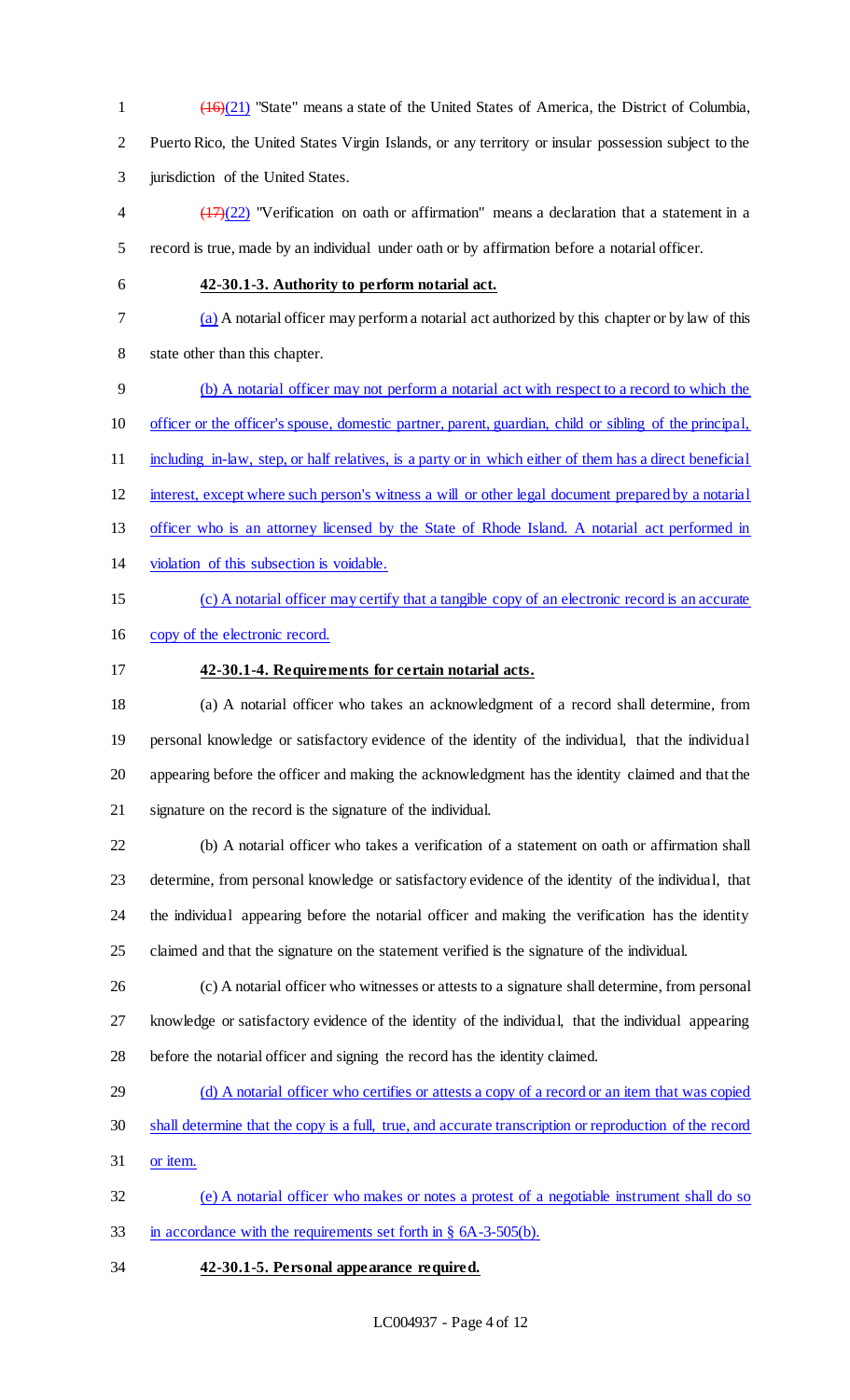If a notarial act relates to a statement made in, or a signature executed upon, a record, the individual making the statement or executing the signature shall appear personally before the 3 notarial officer. For purposes of this section, personal appearance means that the principal and the notary public communicate by communication technology process at the time of the notarization; or that the principal and notary public are physically close enough to communicate with each other at the time of notarization. **42-30.1-6. Identification of individual.** (a) A notarial officer has personal knowledge of the identity of an individual appearing before the notarial officer if the individual is personally known to the notarial officer through 10 dealings sufficient to provide reasonable certainty regarding that the legal individual has the 11 identity of the individual claimed. (b) A notarial officer has satisfactory evidence of the identity of an individual appearing before the notarial officer if the notarial officer can identify the individual: 14 (1) By means of: (i) A passport, driver's license, or government-issued, non-driver identification card, that is current or expired not more than three (3) years before performance of the notarial act; or (ii) Another form of government identification issued to an individual that is current or expired not more than three (3) years before performance of the notarial act, contains the signature or a photograph of the individual, and is satisfactory to the notarial officer; or (2) By a verification on oath or affirmation of a credible witness personally appearing 21 before the notarial officer and known to the officer or whom the officer can identify on the basis of a passport, driver's license, or government issued nondriver identification card, which is current or 23 expired not more than three (3) years before performance of the notarial act. (c) A notarial officer may require an individual to provide additional information or identification credentials necessary to assure the notarial officer of the identity of the individual. **42-30.1-12. Foreign notarial act.** 27 (a) In this section, "foreign state" means a government other than the United States of 28 America or, a state, or federally recognized Indian tribe not including the state of Rhode Island. (b) If a notarial act is performed under authority and in the jurisdiction of a foreign state or constituent unit of the foreign state, or is performed under the authority of a multinational or international governmental organization, the act has the same effect under the law of this state as if performed by a notarial officer of this state. (c) If the title of office and indication of authority to perform notarial acts in a foreign state

appears in a digest of foreign law or in a list customarily used as a source for that information, the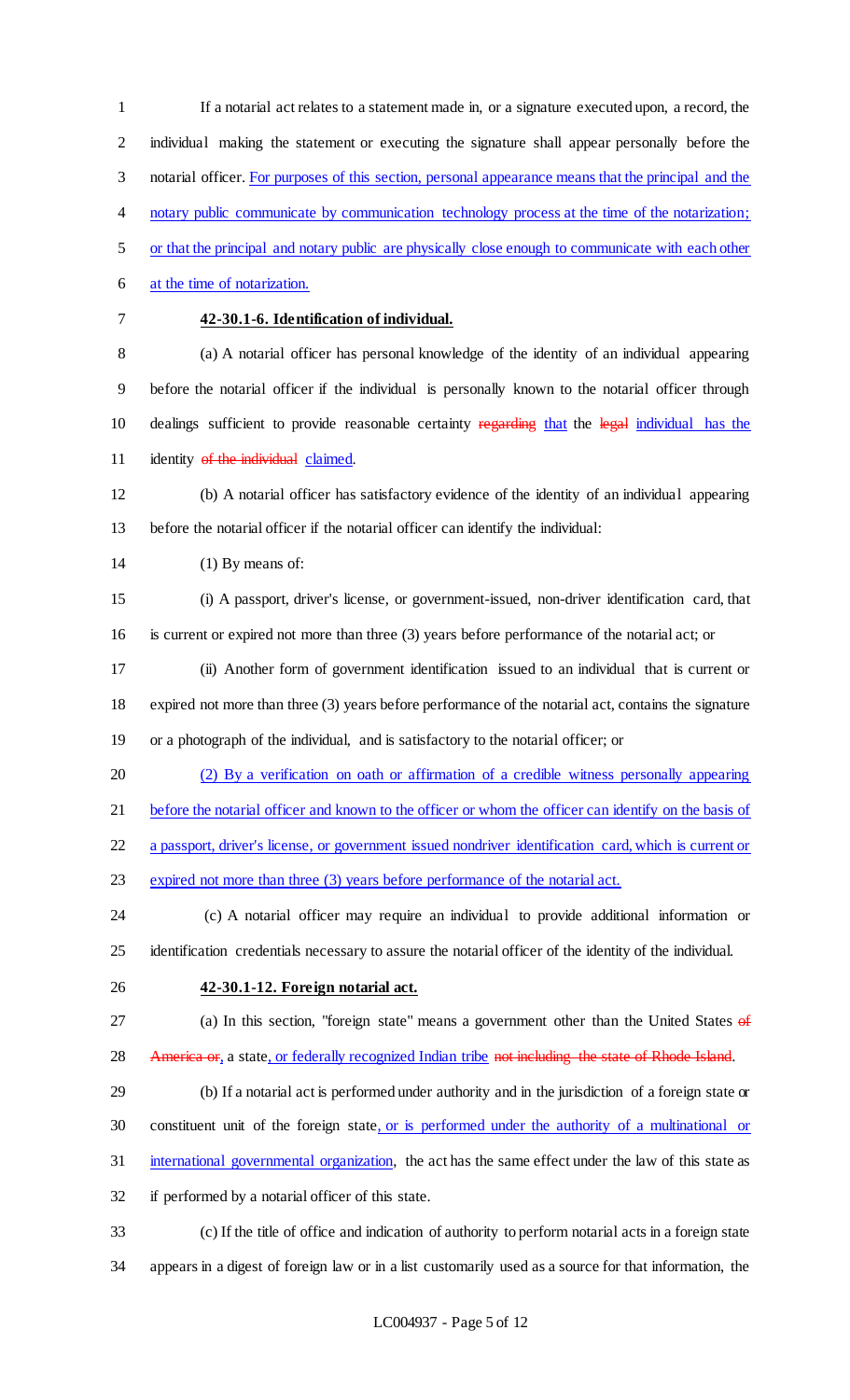authority of an officer with that title to perform notarial acts is conclusively established.

 (d) The signature and official stamp of an individual holding an office described in subsection (c) of this section are prima facie evidence that the signature is genuine and the individual holds the designated title.

 (e) An apostille in the form prescribed by the Hague Convention of October 5, 1961, and issued by a foreign state party to the convention conclusively establishes that the signature of the notarial officer is genuine and that the officer holds the indicated office.

 $(e)(f)$  A consular authentication issued by an individual designated by the United States Department of State as a notarizing officer for performing notarial acts overseas and attached to the record with respect to which the notarial act is performed conclusively establishes that the signature of the notarial officer is genuine and that the officer holds the indicated office.

 SECTION 3. Chapter 42-30.1 of the General Laws entitled "Uniform Law on Notarial Acts" is hereby amended by adding thereto the following sections:

**42-30.1-11.1. Notarial act under authority of federally recognized Indian tribe.**

(a) A notarial act performed under the authority and in the jurisdiction of a federally

recognized Indian tribe has the same effect as if performed by a notarial officer of this state, if the

act performed in the jurisdiction of the tribe is performed by:

18 (1) A notary public of the tribe;

19 (2) A judge, clerk, or deputy clerk of a court of the tribe; or

- (3) Any other individual authorized by the law of the tribe to perform the notarial act.
- (b) The signature and title of an individual performing a notarial act under the authority of

and in the jurisdiction of a federally recognized Indian tribe are prima facie evidence that the

signature is genuine and that the individual holds the designated title.

24 (c) The signature and title of a notarial officer described in subsection (a)(1) or (a)(2) of

25 this section conclusively establishes the authority of the officer to perform the notarial act.

**42-30.1-12.1. Notarial act performed for remotely located individual.**

(a) A remotely located individual may comply with § 42-30.1-5 by using communication

- 28 technology to appear before a notary public.
- (b) A notary public located in this state may perform a notarial act using communication
- technology for a remotely located individual if:
- (1) The notary public:
- (i) Has personal knowledge under § 42-30.1-6(a) of the identity of the individual;
- (ii) Has satisfactory evidence of the identity of the remotely located individual by oath or
- affirmation from a credible witness appearing before the notary public under § 42-30.1-6(b); or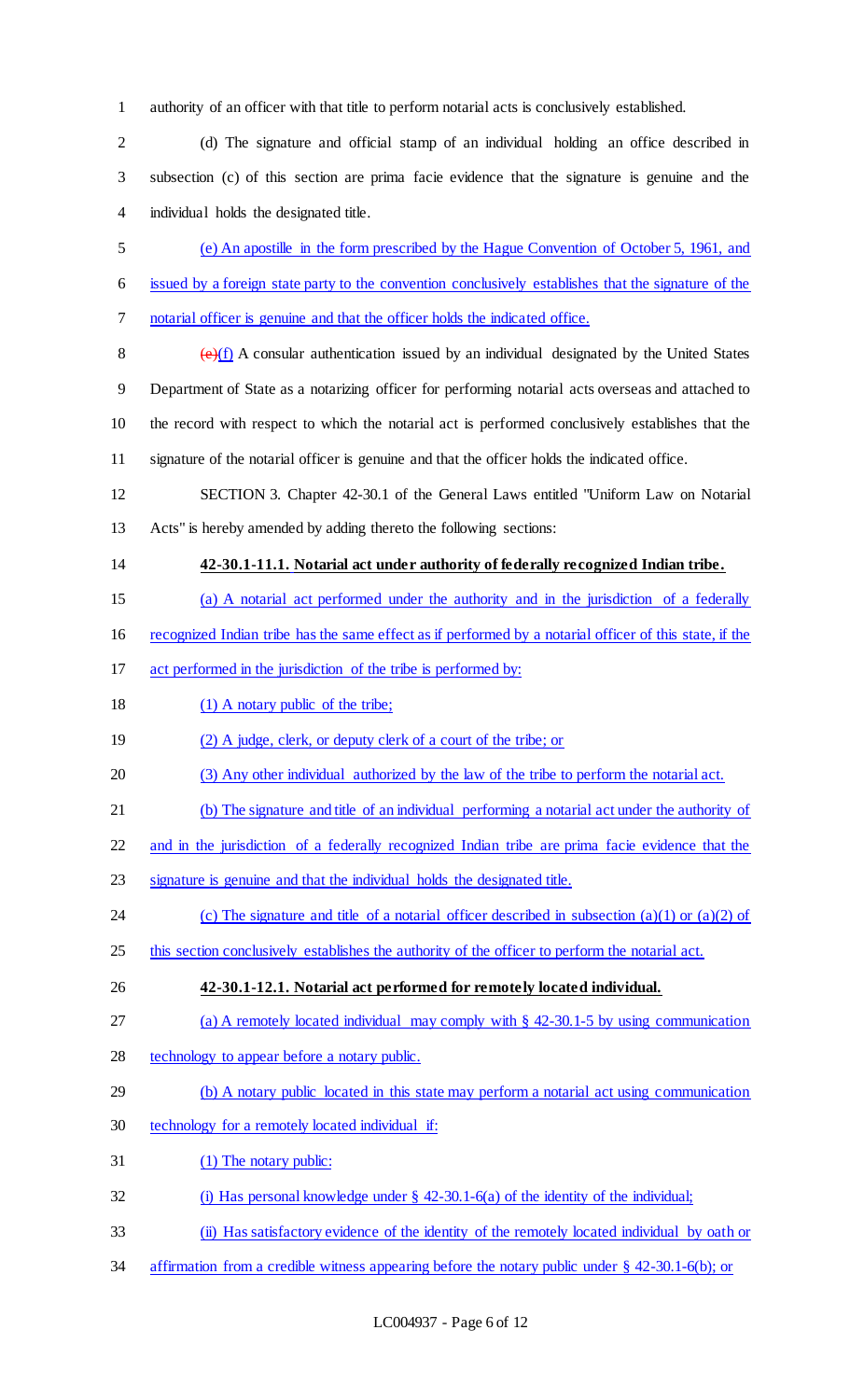(iii) Has obtained satisfactory evidence of the identity of the remotely located individual by using at least two (2) different types of identity proofing; (2) The notary public is reasonably able to confirm that a record before the notary public is the same record in which the remotely located individual made a statement or on which the individual executed a signature; (3) The notary public, or a person acting on behalf of the notary public, creates an audio- visual recording of the performance of the notarial act; and (4) For a remotely located individual located outside the United States: (i) The record: (A) Shall be filed with or relates to a matter before a public official or court, governmental 11 entity, or other entity subject to the jurisdiction of the United States; or (B) Involves property located in the territorial jurisdiction of the United States or involves a transaction substantially connected with the United States; and (ii) The act of making the statement or signing the record is not prohibited by the foreign state in which the remotely located individual is located. (c) If a notarial act is performed under this section, the certificate of notarial act required by § 42-30.1-12.2 and the short-form certificate provided in § 42-30.1-12.2 must indicate that the notarial act was performed using communication technology. 19 (d) A short-form certificate provided in § 42-30.1-12.2(g) for a notarial act subject to this section is sufficient if it: 21 (1) Complies with rules adopted under subsection (g)(1) of this section; or 22 (2) Is in the form provided in  $\S$  42-30.1-12.2(g) and contains a statement substantially as follows: "This notarial act involved the use of communication technology." (e) A notary public, a guardian, conservator, or agent of a notary public, or a personal representative of a deceased notary public shall retain the audio-visual recording created under subsection (b)(3) of this section, or cause the recording to be retained by a repository designated by or on behalf of the person required to retain the recording. Unless a different period is required by rule adopted under subsection (g)(4) of this section, the recording must be retained for a period of at least ten (10) years after the recording is made. (f) Before a notary public performs the notary public's initial notarial act under this section, 31 the notary public must notify the commissioning agency that the notary public will be performing notarial acts with respect to remotely located individuals and identify the technologies the notary public intends to use. If the commissioning agency has established standards under subsection (g) of this section for approval of communication technology or identity proofing, the communication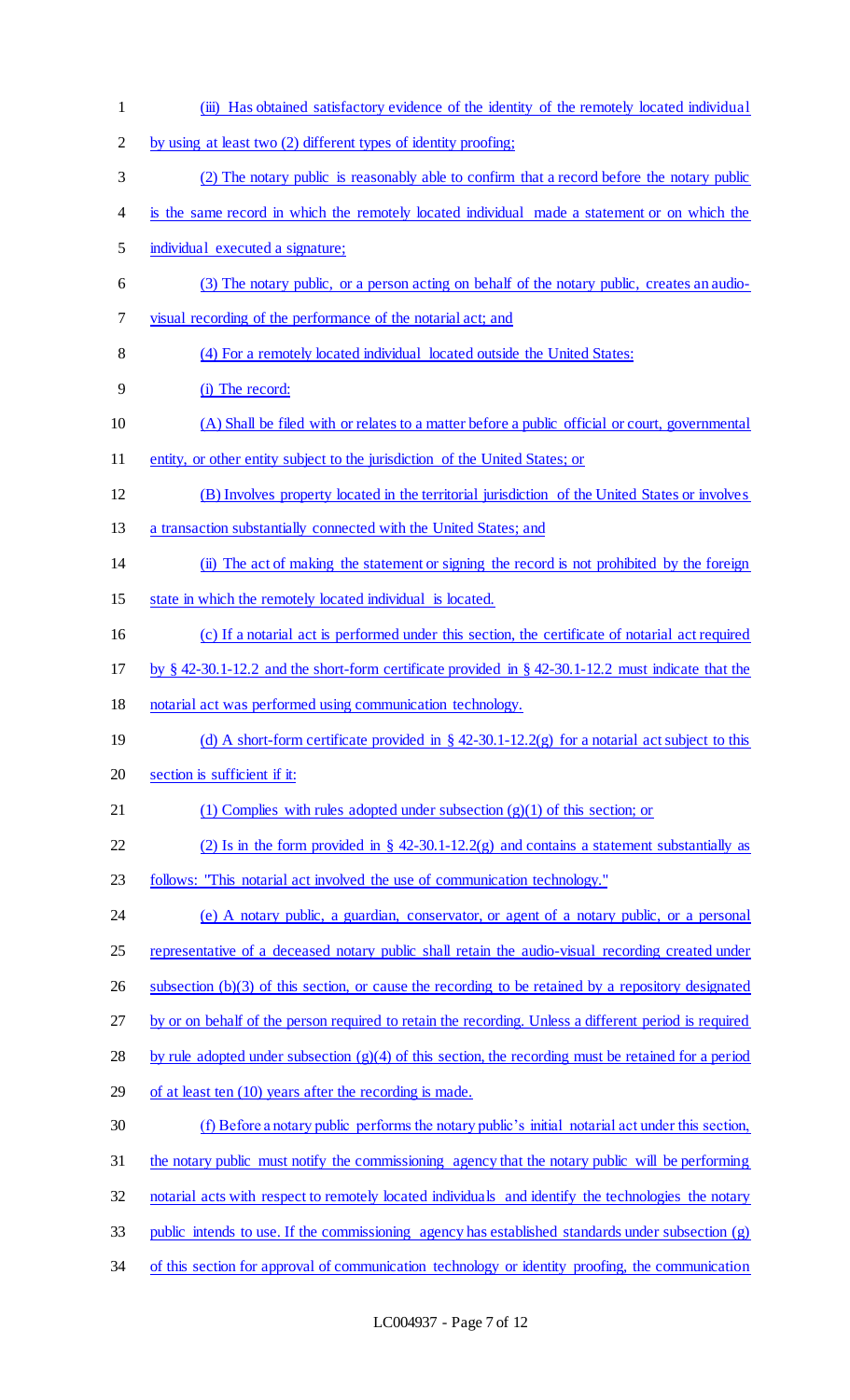technology and identity proofing must conform to the standards. (g) The commissioning agency may adopt rules and regulations under this section regarding performance of a notarial act. The rules may: (1) Prescribe the means of performing a notarial act involving a remotely located individual using communication technology; (2) Establish standards for communication technology and identity proofing; (3) Establish requirements or procedures to approve providers of communication technology and the process of identity proofing; and (4) Establish standards and a period for the retention of an audio-visual recording created under subsection (b)(3) of this section. (h) Before adopting, amending, or repealing a rule governing performance of a notarial act with respect to a remotely located individual, the commissioning agency must consider: (1) The most recent standards regarding the performance of a notarial act with respect to a remotely located individual promulgated by national standard-setting organizations and the recommendations of the National Association of Secretaries of State; (2) Standards, practices, and customs of other jurisdictions that have laws substantially similar to this section; and (3) The views of governmental officials and entities and other interested persons. (i) By allowing its communication technology or identity proofing to facilitate a notarial act for a remotely located individual or by providing storage of the audio-visual recording created 21 under subsection (b)(3) of this section, the provider of the communication technology, identity proofing, or storage appoints the commissioning agency as the provider's agent for service of process in any civil action in this state related to the notarial act. **42-30.1-12.2. Certificate of notarial act.** (a) A notarial act shall be evidenced by a certificate. The certificate shall: 26 (1) Be executed contemporaneously with the performance of the notarial act; (2) Be signed and dated by the notarial officer and, if the notarial officer is a notary public, be signed in the same manner as on file with the commissioning agency; (3) Identify the jurisdiction in which the notarial act is performed; (4) Contain the title of office of the notarial officer; and (5) If the notarial officer is a notary public, indicate the date of expiration, if any, of the officer's commission. (b) If a notarial act regarding a tangible record is performed by a notary public, an official stamp shall be affixed to the certificate. If a notarial act is performed regarding a tangible record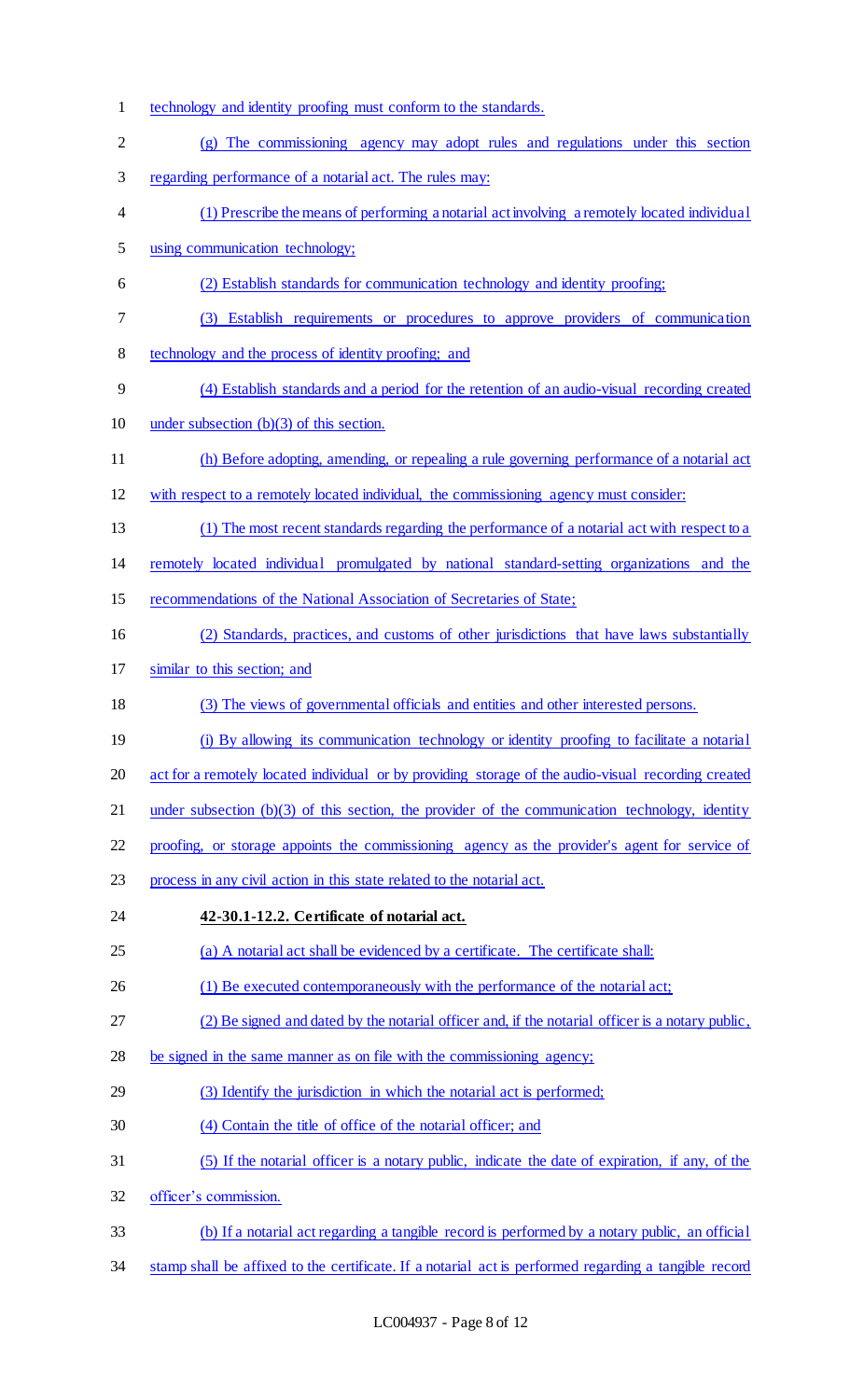| $\mathbf{1}$   | by a notarial officer other than a notary public and the certificate contains the information specified           |
|----------------|-------------------------------------------------------------------------------------------------------------------|
| $\overline{2}$ | in subsections (a)(2), (a)(3), and (a)(4) of this section, an official stamp may be affixed to the                |
| 3              | certificate. If a notarial act regarding an electronic record is performed by a notarial officer and the          |
| 4              | certificate contains the information specified in subsections $(a)(2)$ , $(a)(3)$ , and $(a)(4)$ of this section, |
| 5              | an official stamp may be attached to or logically associated with the certificate.                                |
| 6              | (c) A certificate of a notarial act is sufficient if it meets the requirements of subsections (a)                 |
| 7              | and (b) of this section, and:                                                                                     |
| 8              | (1) Is in a form otherwise permitted by the laws of this state;                                                   |
| 9              | (2) Is in a form permitted by the law applicable in the jurisdiction in which the notarial act                    |
| 10             | was performed; or                                                                                                 |
| 11             | (3) Sets forth the actions of the notarial officer and the actions are sufficient to meet the                     |
| 12             | requirements of the notarial act as provided in $\S$ $\S$ 42-30.1-4, 42-30.1-5, and 42-30.1-6 or any other        |
| 13             | applicable laws of this state.                                                                                    |
| 14             | (d) By executing a certificate of a notarial act, a notarial officer certifies that the notarial                  |
| 15             | officer has complied with the requirements and made the determinations specified in $\S$ $\S$ 42-30.1-3,          |
| 16             | 42-30.1-4, and 42-30.1-5.                                                                                         |
| 17             | (e) A notarial officer may not affix the notarial officer's signature to, or logically associate                  |
| 18             | it with, a certificate until the notarial act has been performed.                                                 |
| 19             | (f) If a notarial act is performed regarding a tangible record, a certificate must be part of,                    |
| 20             | or securely attached to, the record. If a notarial act is performed regarding an electronic record, the           |
| 21             | certificate must be affixed to, or logically associated with, the electronic record.                              |
| 22             | (g) The commissioning agency shall develop short form certificates of notarial acts, if                           |
| 23             | completed with the information required by subsections (a), (b) and (c) of this section, for the                  |
| 24             | following purposes:                                                                                               |
| 25             | (1) An acknowledgment in an individual capacity;                                                                  |
| 26             | (2) An acknowledgment in a representative capacity;                                                               |
| 27             | (3) A verification on oath or affirmation;                                                                        |
| 28             | (4) Witnessing or attesting a signature;                                                                          |
| 29             | (5) Certifying a copy of a record.                                                                                |
| 30             | 42-30.1-13.1. Stamping device.                                                                                    |
| 31             | (a) A notary public is responsible for the security of the notary public's stamping device                        |
| 32             | and may not allow another individual to use the device to perform a notarial act. On the resignation              |
| 33             | from, or the revocation or expiration of, the notary public's commission, or on the expiration of the             |
| 34             | date set forth in the stamping device, if any, the notary public shall disable the stamping device by             |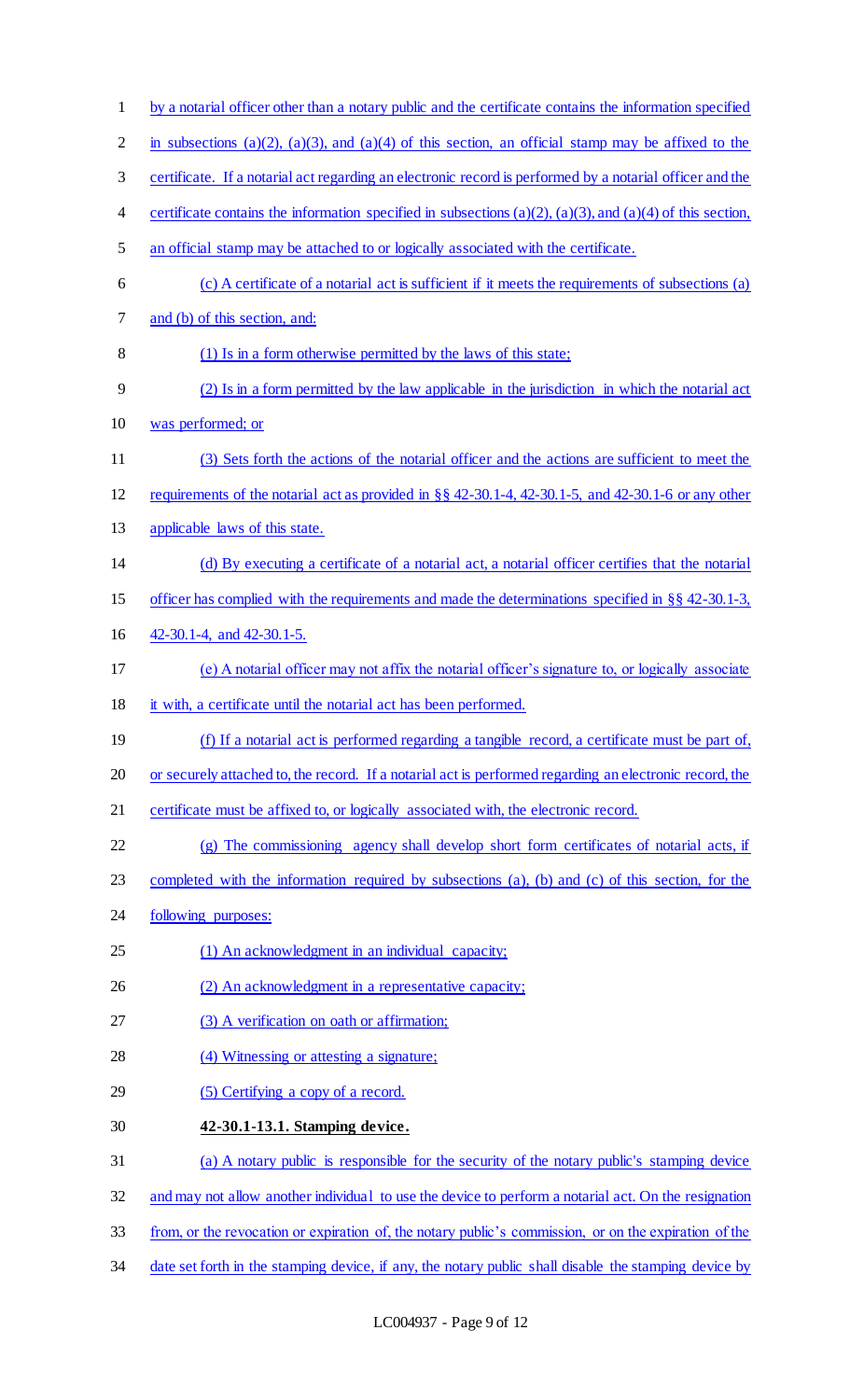destroying, defacing, damaging, erasing, or securing it against use in a manner that renders it 2 unusable. On the death or adjudication of incompetency of a notary public, the notary public's personal representative or guardian or any other person knowingly in possession of the stamping device shall render it unusable by destroying, defacing, damaging, erasing, or securing it against use in a manner that renders it unusable. (b) If a notary public's stamping device is lost or stolen, the notary public or the notary public's personal representative or guardian shall notify promptly the commissioning officer or agency on discovering that the device is lost or stolen. **42-30.1-19.1. Rules.** (a) The commissioning agency may adopt rules and regulations to implement this chapter. Rules and regulations adopted regarding the performance of notarial acts with respect to electronic records may not require, or accord greater legal status or effect to, the implementation or application of a specific technology or technical specification. The rules and regulations may: (1) Prescribe the manner of performing notarial acts regarding tangible and electronic records; (2) Include provisions to ensure that any change to or tampering with a record bearing a certificate of a notarial act is self-evident; (3) Include provisions to ensure integrity in the creation, transmittal, storage, or 19 authentication of electronic records or signatures; (4) Prescribe the process of granting, renewing, conditioning, denying, suspending, or 21 revoking a notary public commission and assuring the trustworthiness of an individual holding a commission as notary public; (5) Include provisions to prevent fraud or mistake in the performance of notarial acts; (6) Provide for an evaluation tool for applicants to demonstrate sufficient knowledge of the powers and duties of a notary commission. 26 (b) In adopting, amending, or repealing rules about notarial acts with respect to electronic records, the commissioning agency shall consider, so far as is consistent with this chapter: (1) The most recent standards regarding electronic records promulgated by national bodies, such as the national association of secretaries of state; (2) Standards, practices, and customs of other jurisdictions that substantially enact this chapter; and (3) The views of governmental officials and entities and other interested persons. **42-30.1-20.1. Fees to perform notarial acts.** (a) Except as provided in subsection (b) of this section, a notary public may charge a fee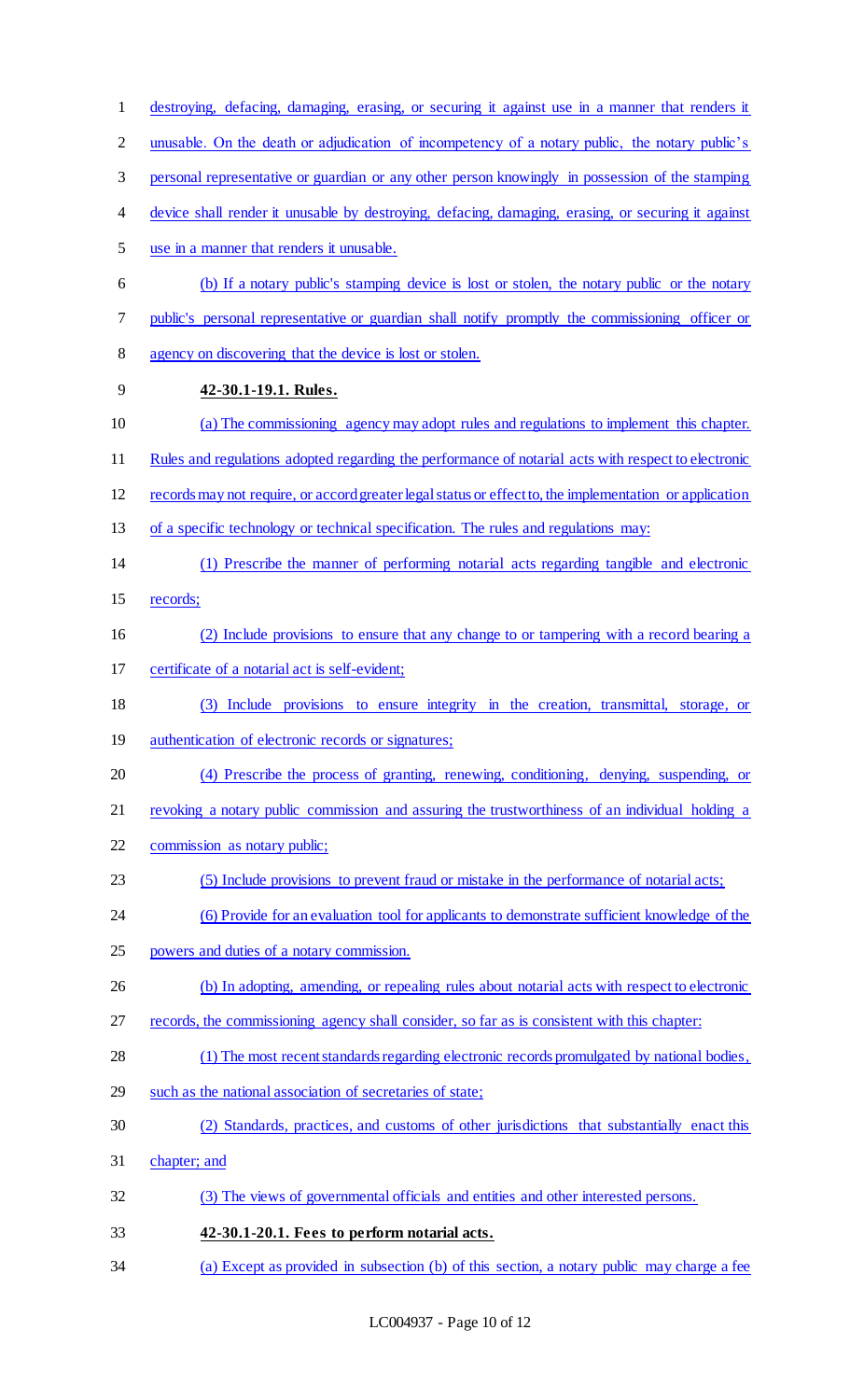- 1 not to exceed five dollars (\$5.00) per document or notarization; travel fees must be equal to or less
- 2 than the then effective federal mileage rate as issued by the internal revenue service. All fees must
- 3 be posted in a conspicuous place in the notary's place of business or upon request, fees must be
- 4 disclosed to any person utilizing the services of the notary.
- 5 (b) A notary public may charge a fee not to exceed twenty-five dollars (\$25.00) per
- 6 document or notarial act performed pursuant to § 42-30.1-12.1. All fees must be disclosed to any
- 7 person utilizing the services of the notary public prior to the performance of a notarial act pursuant
- 8 to § 42-30.1-12.1.
- 9 **42-30.1-24.1. Uniformity of application and construction.**
- 10 In applying and construing this chapter, consideration must be given to the need to promote
- 11 uniformity of the law with respect to its subject matter among states that enact it.
- 12 SECTION 4. This act shall take effect upon passage.

======== LC004937 ========